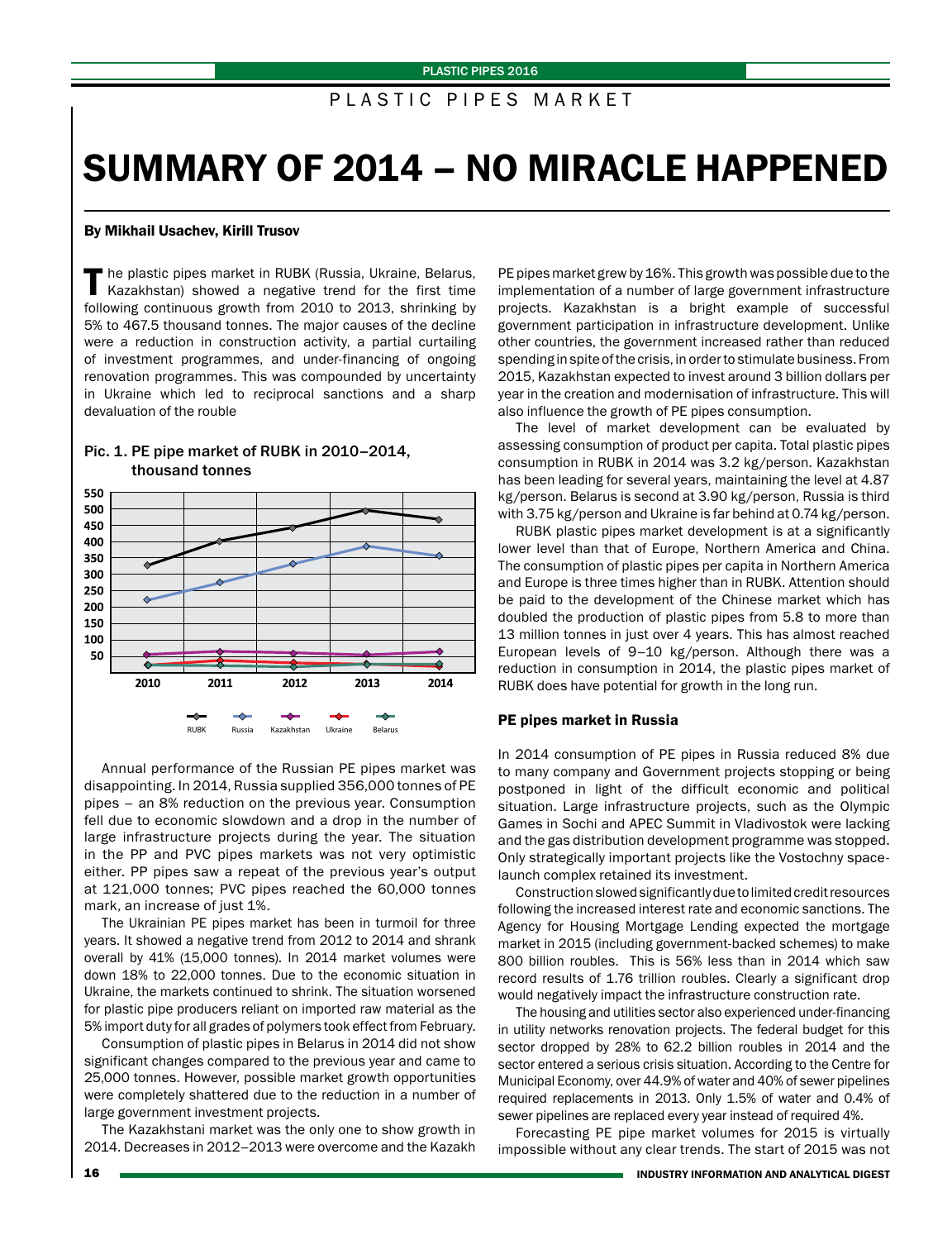positive. Consumption of pipe grades of PE in the first quarter was 32% lower compared to the same period in the previous year. Such a significant reduction in raw material consumption can only point to negative market dynamics in the future.

Output of PE pipes producers in 2014 was low at only 30–35% of production capacity whereas total capacity would see over a million tonnes of output.

Market share by volume amongst producers did not significantly change in 2014. The large producers slightly increased their share from 56% to 59% and the medium and small producers were 1–2% lower than in 2013. A worsening of the economy in 2015 will make it likely that the more financially resilient larger producers will be able to retain their market share.

There were some changes in PE pipe consumption. Pipe supply to the water industry – the largest market sector – went up by 65%. Pipes for gas pipelines had reduced in previous years from 26% in 2012 to 18% in 2014. The volume of gas pipes will continue to drop due to a partial suspension of the gas infrastructure development programme. The share of non-pressure pipes used for sewer pipelines, telecoms and drainage has increased in 2014 from 13% to 17%. This trend for non-pressure pipes will remain the same in 2015.

#### Pipe grades PE market in 2014

PE pipe producers have faced problems other than the drop in demand. In February 2014, there was an accident at Stavrolen,



#### Pic. 2. Market shares of PE pipes producers in Russia in 2011–2014.

the only producer of black-filled PE 80. The entire RUBK zone was left with only two local producers of pipe grade PE: Kazanorgsintez and Nizhnekamskneftekhim. In 2014, production of pipe grade PE in RUBK was 209,000 tonnes whilst consumption volume was 468,000 tonnes. This was a 55% shortfall of pipe grade PE – representing 256,000 tonnes – and had been building for a number of years. Kazanorgsintez and Nizhnekamskneftekhim benefitted from the shortage by significantly increasing prices for their products. According to the Marker Report, Kazanorgsintez made 6.1 billion roubles, a record high profit which was 2.85 times more than in 2013. Nizhnekamskneftekhim increased its net profit by 50.5% to 9.43 billion roubles.

The shortage was partially addressed by importing more expensive raw materials from Europe, Asia and Saudi Arabia. Other pipes are produced from less expensive non-pipe grade PE, however this is strictly prohibited, especially for use as pressure pipes. Many companies were forced to lower their production costs and face tough price competition – and had no choice but to produce poor quality goods. This problem was dealt with in various ways. In Kazakhstan, for example, market participants created a self-regulatory organisation (SRO) to monitor rogue producers. The Association of PE Pipes Producers made a request to the Eurasian Economic Commission to apply zero import duties for black-filled PE. As a result, the EEC took the unprecedented decision to do so for Kazakhstan only for 2015, up to a volume of 100,000 tonnes. Perhaps only Kazakhstan is interested in good quality pipes?

In 2014, Russian home produced black-filled pipe PE supplied 55% of market demand, where  $54\%$  – PE 100, 1% – PE 80. The share of imported PE 100 grew from 15% in 2013 to 24% in 2014, which was also related to the shortage of PE in the domestic market.

The share of consumption of non-pipe grades of PE dropped to 19% which may be an indication of a reduction in counterfeit produce. The reduction of PE 80 share can be explained by the Stavrolen shutdown as well as consumer preference for PE 100 which is seen as a more efficient material.

In 2015, the situation for pipe grade PE in RUBK did not improve. Total production output for Kazanorgsintez and Nizhnekamsksneftekhim shrank to 150–160 thousand tonnes, which will perpetuate the shortage. The pipe grade PE market should be more positive in 2016 however as Kazanorgsintez is planning to increase production output of pipe PE to 220 thousand tonnes. Stavrolen has also promised to introduce its own black-filled PE 100.

#### Prices and market trends for pipe grade PE

Local PE 100 producer prices were stable at 65,000–66,500 roubles per tonne in Q1 2014. Devaluation of the rouble at the beginning of the year meant imported raw material prices increased. European PE 100 producers increased prices from 76,000 to 85,000 roubles per tonne. Prices for pipe raw materials from Asia reached 81,000 roubles per tonne in March.

The accident at Stavrolen, along with seasonal demand increases in Q2, resulted in a significant price spike for pipe grade PE in Russia. Domestic producers of black-filled PE 100 increased their prices by 13,000 roubles per tonne to 80,000 roubles per tonne. At the same time, the price of imported PE 100 did not see a significant change, staying at 78,000– 82,000 roubles per tonne during currency stabilisation. Price competition between imported and domestic raw materials intensified at the end of Q2.

Prices continued upwards during Q3 of 2014. Weighted average prices for PE 100 reached 80,000–85,000 per tonne amid high demand for PE pipes and the scheduled maintenance shutdowns at Kazanorgsintez and Nizhnekamskneftekhim. The prices for imported and domestic raw materials were almost the same.

Q4 of 2014 was a surprise for both the pipe grade PE market and the Russian economy as a whole. The prices for local raw materials reached their annual peak in November 2014 at 86,500 roubles per tonne before going down to 83,500 roubles per tonne as demand collapsed and the credit fund situation worsened. Double-slump of the rouble against the dollar made the prices for imported PE 100 pass 100 thousand roubles per tonne mark in December. Despite a significant decrease in oil prices, Asian raw materials reached 105,000 per tonne and